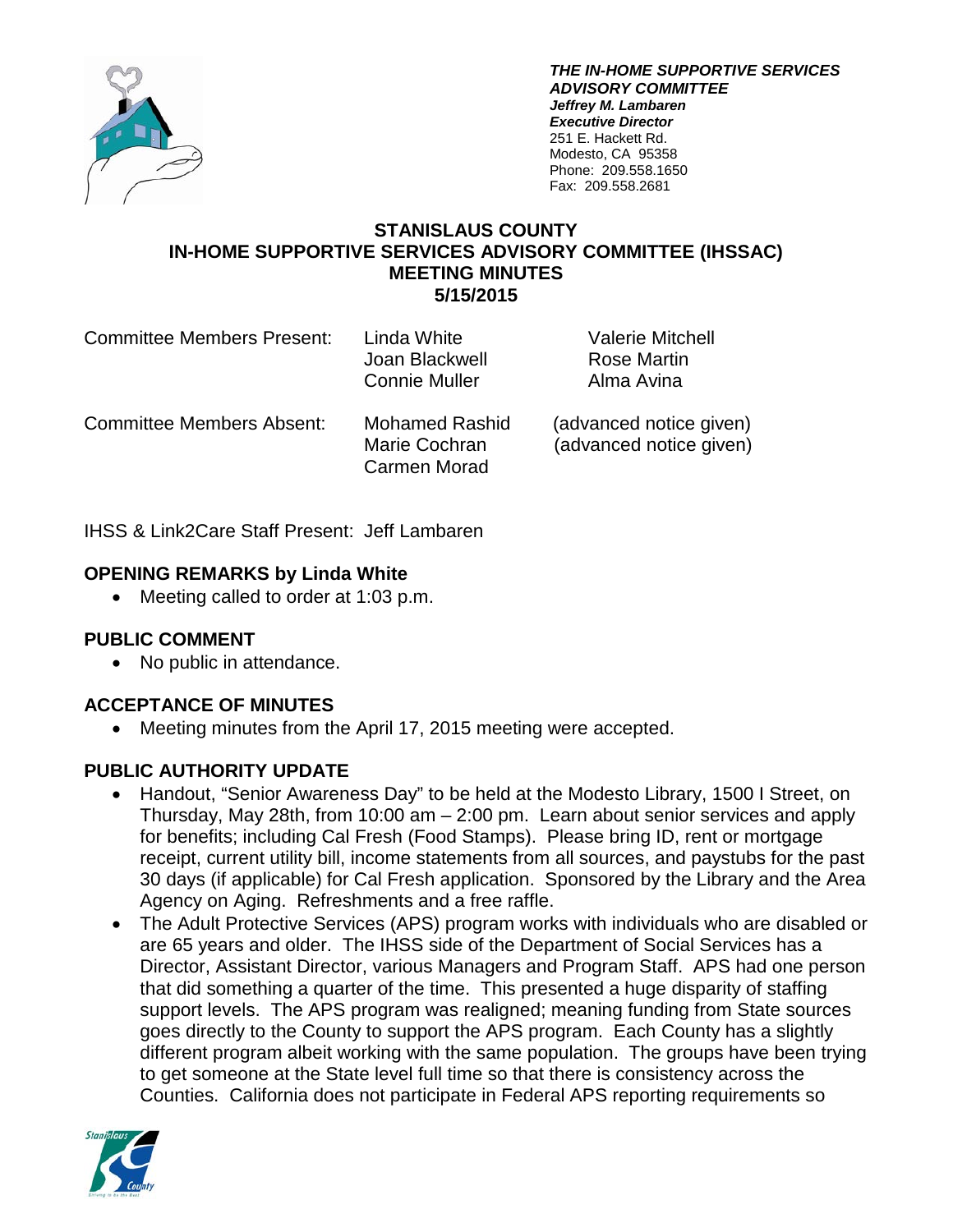there is no demographic information from California. Lori Delagrammatikas, of Riverside County, has been appointed the APS program liaison at the CA Department of Social Services. She has worked in the APS area on a variety of programs for a number of years. She has been a program manager at the Academy for Professional Excellence since 2006. She was appointed by Governor Brown on May 12th to be the head of the APS program. Hopefully this will allow some uniform consistency across-the-board in California.

### **BUDGET UPDATE**

• May Budget Revise was released yesterday. The Governor is still recommending the restoration of the 7% cut in IHSS recipients' hours. That should occur July 1st. The State is going to send out a Notice of Action to all consumers in mid-June informing them of the 7% restoration (based on funding, but it should be approved). We had previously discussed the 7% restoration being tied to the Managed Care Tax. They have now separated the two. They will proceed with the 7% restoration. The Managed Care Tax, which is supposed to be in place by January, will probably be delayed. Estimate of 1% additional caseload growth in the IHSS program. Hours are up for the program statewide so the State is trying to determine why. One item not in the May Revise was the restoration of the SSI/SSP increase; there was no proposed action, therefore, there will be no changes to SSI/SSP payments at this time.

## **LEGISLATIVE UPDATE**

- The US Court of Appeals for the District of Columbia Circuit in Washington, DC, heard oral arguments on May 7th in the controversial home care overtime case. They are expected to issue a ruling on the case in early summer. The losing party can file an appeal to the US Supreme Court.
- Handout, "Navigating the State Budget Process." This chart explains the budget cycle. July 1st is the start of the State fiscal year. The Governor starts working on his proposed budget. Not much happens until the fall. In the fall, the legislative leaders start developing their budget. The Governor presents his proposed budget in January. In April, the Assembly and Senate work on their budget and priorities. The May Revise is made by Governor. During the month of June, the legislative leaders and Governor meet to address outstanding issues. The legislature must pass a balanced budget by June 15th or they forfeit their pay until the budget is passed.

## **FURTHER ACTION PLANNING FOR 2014-2015**

- 12th Annual Disability Capitol Action Day is next week, Wednesday, May 20th, from 9:00 am – 3:00 pm. Alma will be attending and will report back to the Committee at our next meeting.
- Handouts "California In-Home Supportive Services Consumer Alliance (CICA)" brochure. The yearly annual meeting for the vote on nominations for Regional Vice President to represent the Central Region/Mountain Valley (our region) and the Southern Region occurred on Wednesday, May 13th. CICA needs a representative from our region. We can send in a nomination if anyone is interested. Also, information regarding CICA's website, accomplishments, financial reports, job application and job description.